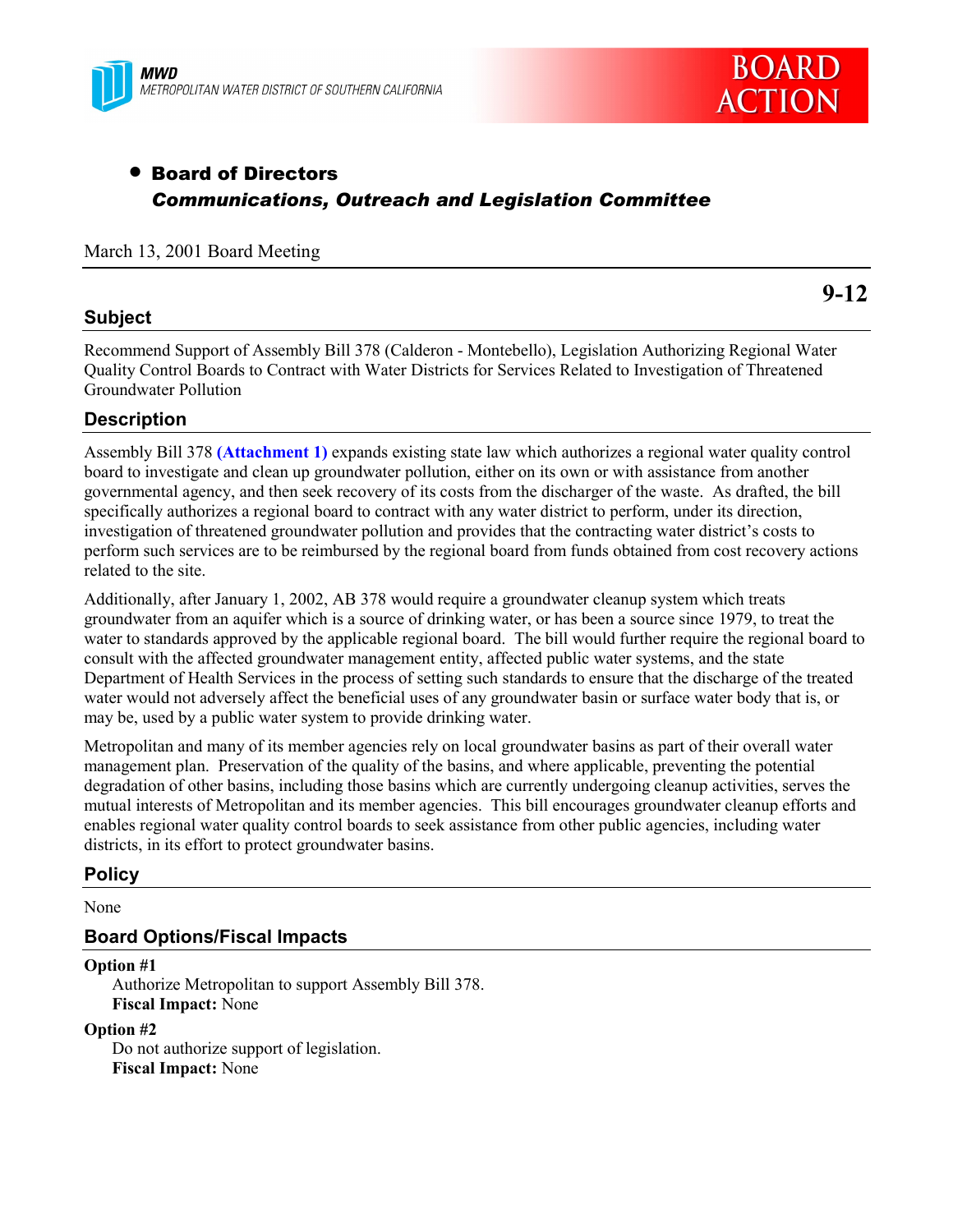## **Staff Recommendation**

Option #1

3/8/2001 *Adán Ortega, Jr. Date*

*Sr. Executive Assistant to the General Manager for External Affairs*

tx 3/8/2001 *General Manager Date*

**Attachment 1 – AB 378**

BLA #956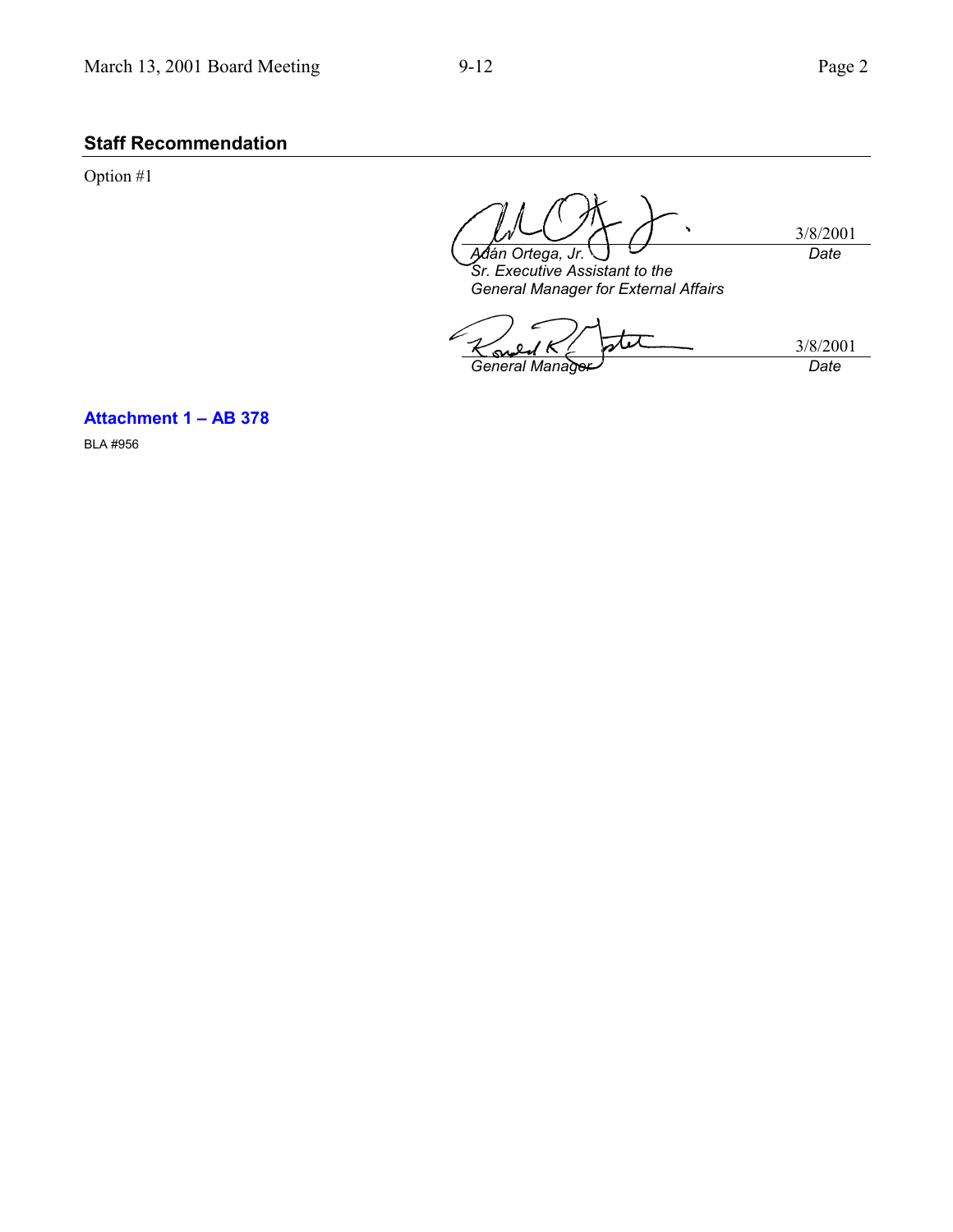CALIFORNIA LEGISLATURE—2001–02 REGULAR SESSION

## ASSEMBLY BILL No. 378

#### **Introduced by Assembly Member Calderon**

February 20, 2001

An act to amend Section 13304 of, and to add Chapter 5.11 (commencing with Section 13399.70) to Division 7 of, the Water Code, relating to water.

#### LEGISLATIVE COUNSEL'S DIGEST

AB 378, as introduced, Calderon. Water quality: cleanup.

Existing law authorizes a California regional water quality control board, by itself or with the cooperation of any other governmental agency, to clean up or abate the effects of waste and provides that the person who discharges the waste is liable to that regional board or other governmental agency to the extent of reasonable costs actually incurred in cleaning up or abating the effects of the waste. Existing law provides that those costs are recoverable in a civil action and that the amount of those costs constitutes a lien on the affected property.

This bill would authorize the governmental agency to bring an action to foreclose a lien that has been recorded for the purpose of recovering those costs. The bill would authorize a regional board to contract with a water district to perform, under the direction of the regional board, investigations of threatened groundwater pollution or nuisance.

The bill would require a groundwater cleanup system that commences operation on or after January 1, 2002, and that draws groundwater from an aquifer that is currently being used, or has been used at any time since 1979, as a source of drinking water supply by the owner or operator of a public water system, and that discharges treated groundwater to surface water or groundwater from which a public water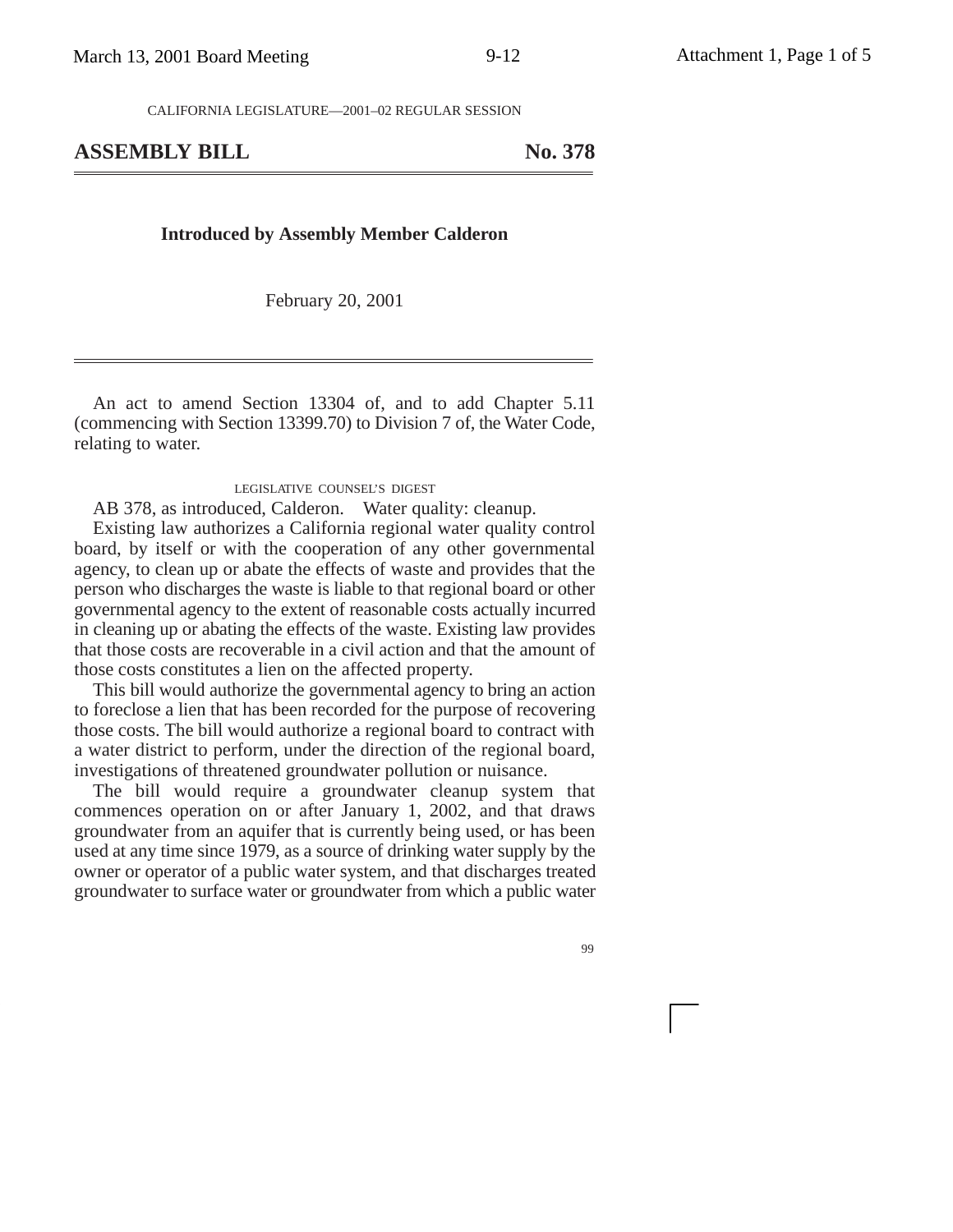system draws drinking water, to treat the groundwater to standards approved by the appropriate regional board, as prescribed.

Vote: majority. Appropriation: no. Fiscal committee: yes. State-mandated local program: no.

*The people of the State of California do enact as follows:*

1 2 SECTION 1. The Legislature makes all of the following findings and declarations:

3 4 invaluable sources of drinking water supplies. (a) Groundwater basins throughout the state are essential and

5 6 7 (b) Drinking water pumped from groundwater basins throughout the state represents a vitally important component of the state's water supplies.

8 9 10 11 12 (c) The preservation and restoration of contaminated groundwater basins is of critical importance to achieving the state's objective of ensuring reliable supplies of drinking water for the people of the state without undue reliance on imported water supplies.

13 14 15 (d) The loss or diminishment of drinking water supplies from groundwater basins because of contamination or pollution constitutes waste of water.

16 17 18 waste into the waters of this state in violation of any waste 19 20 regional board or the state board, or who has caused or permitted, 21 22 23 24 25 26 27 28 29 30 31 32 SEC. 2. Section 13304 of the Water Code is amended to read: 13304. (a) Any person who has discharged or discharges discharge requirement or other order or prohibition issued by a causes or permits, or threatens to cause or permit any waste to be discharged or deposited where it is, or probably will be, discharged into the waters of the state and creates, or threatens to create, a condition of pollution or nuisance, shall upon order of the regional board, clean up the waste or abate the effects of the waste, or, in the case of threatened pollution or nuisance, take other necessary remedial action, including, but not limited to, overseeing cleanup and abatement efforts. Upon failure of any person to comply with the cleanup or abatement order, the Attorney General, at the request of the board, shall petition the superior court for that county for the issuance of an injunction requiring the person to comply with the order. In any such suit, the court shall have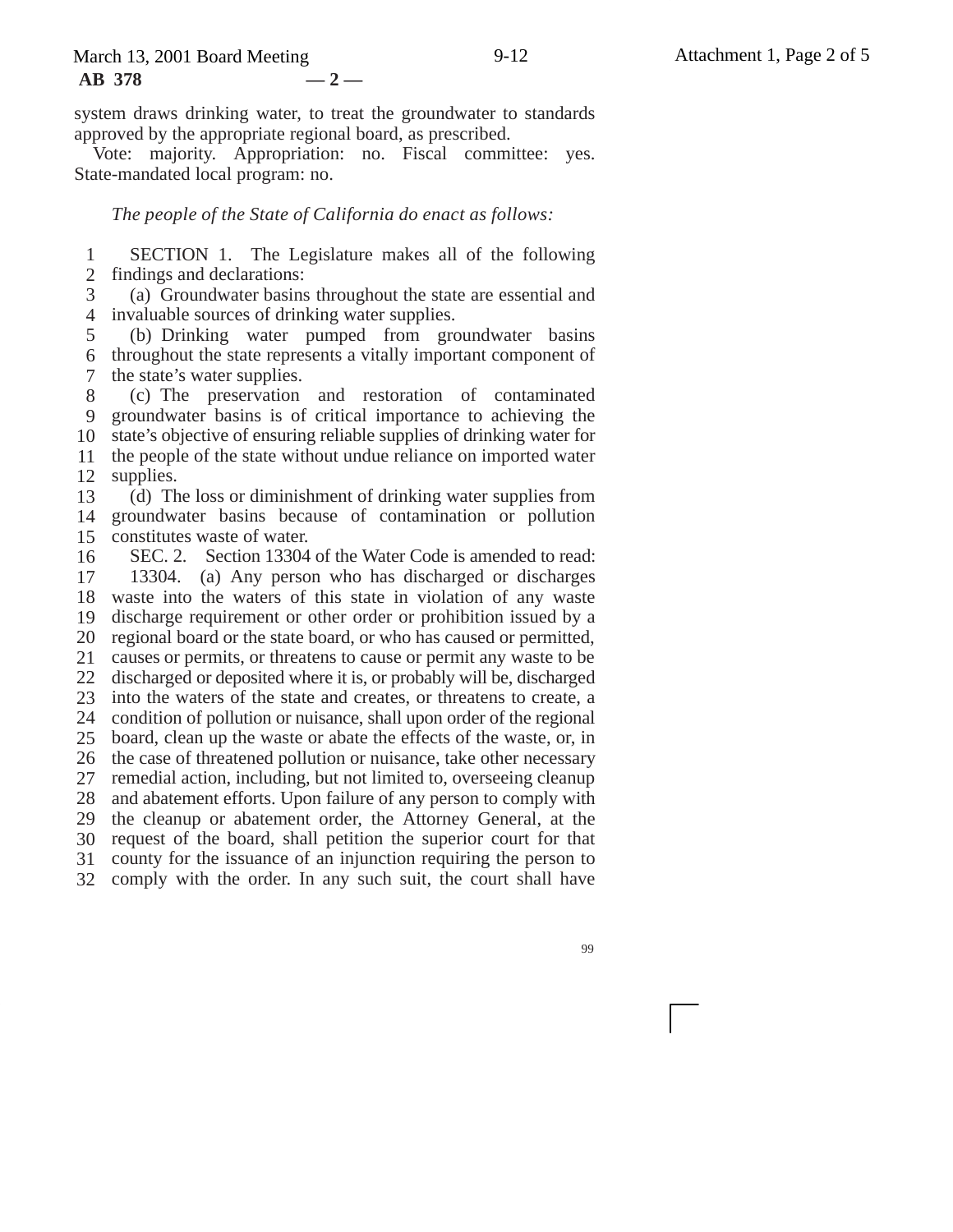# **—3— AB 378**

1 jurisdiction to grant a prohibitory or mandatory injunction, either

2 preliminary or permanent, as the facts may warrant.

3 4 5 6 7 8 9 10 11 12 (b) (1) The regional board may expend available money to perform any cleanup, abatement, or remedial work required under the circumstances set forth in subdivision (a), including, but not limited to, supervision of cleanup and abatement activities which, in its judgment, is required by the magnitude of endeavor or urgency of prompt action needed to prevent substantial pollution, nuisance, or injury to any waters of the state. The action may be taken in default of, or in addition to, remedial work by the waste discharger or other persons, and regardless of whether injunctive relief is being sought.

13 14 15 16 17 18 19 20 21 22 (2) The regional board may perform the work itself, or with the cooperation of any other governmental agency, and may use rented tools or equipment, either with operators furnished or unoperated. Notwithstanding any other provisions of law, the regional board may enter into oral contracts for the work, and the contracts, whether written or oral, may include provisions for equipment rental and in addition the furnishing of labor and materials necessary to accomplish the work. The contracts are exempt from *not subject to* approval by the Department of General Services pursuant to Section 14780 of the Government Code.

23 24 25 26 27 28 29 30 31 32 (3) The regional board shall be permitted reasonable access to the affected property as necessary to perform any cleanup, abatement, or other remedial work. The access shall be obtained with the consent of the owner or possessor of the property or, if the consent is withheld, with a warrant duly issued pursuant to the procedure described in Title 13 (commencing with Section 1822.50) of Part 3 of the Code of Civil Procedure. However, in the event of an emergency affecting public health or safety, the regional board may enter the property without consent or the issuance of a warrant.

33 34 35 36 37 *(4) The regional board may contract with a water district to perform, under the direction of the regional board, investigations of threatened groundwater pollution or nuisance. The district's cost to perform the contracted services shall be reimbursed by the regional board from the first available funds obtained from cost*

38 *recovery actions for the specific site.*

39 40 (c) (1) If the waste is cleaned up or the effects of the waste are abated, or, in the case of threatened pollution or nuisance, other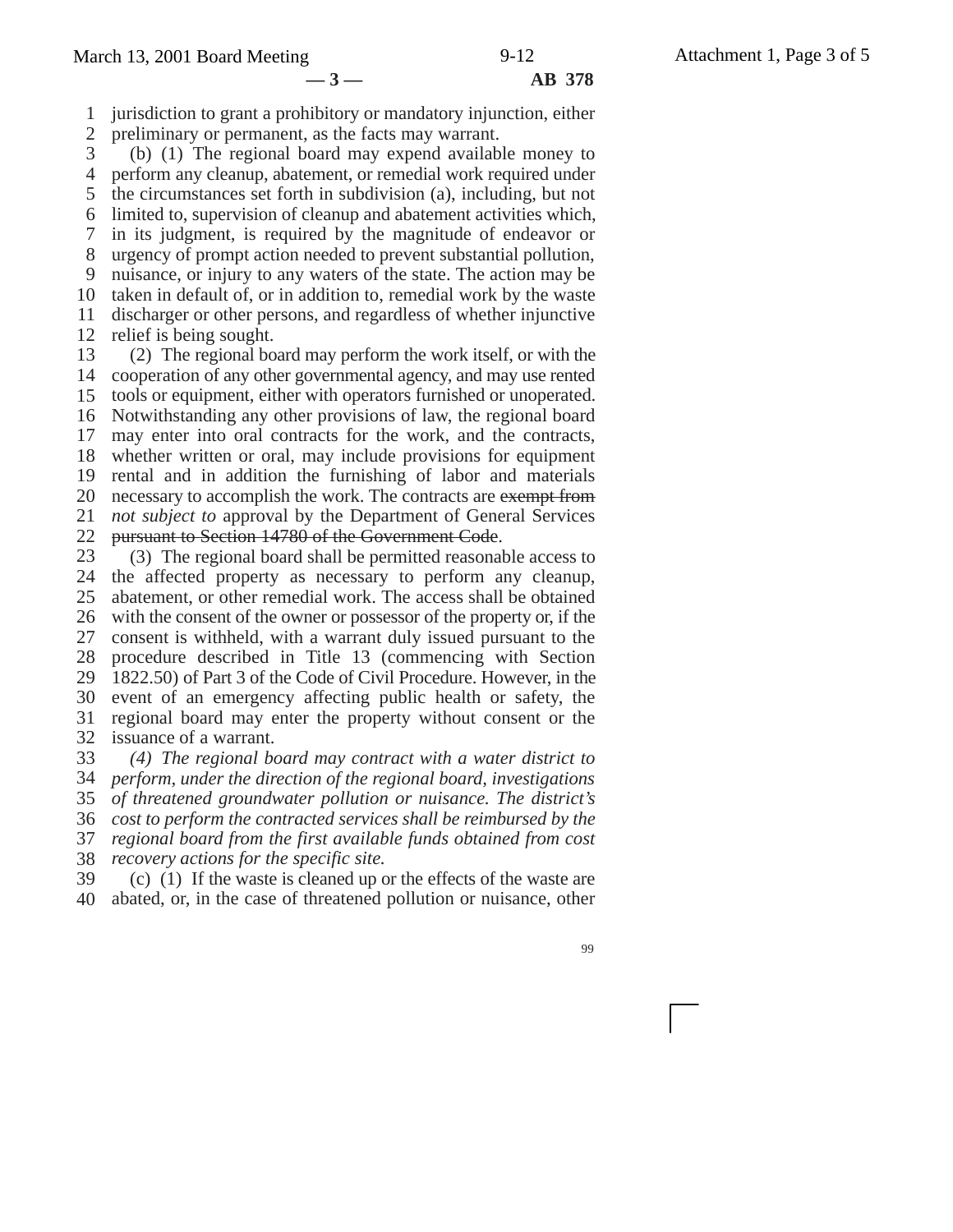1 2 3 4 5 6 7 8 9 10 11 12 necessary remedial action is taken by any governmental agency, the person or persons who discharged the waste, discharges the waste, or threatened to cause or permit the discharge of the waste within the meaning of subdivision (a), are liable to that governmental agency to the extent of the reasonable costs actually incurred in cleaning up the waste, abating the effects of the waste, supervising cleanup or abatement activities, or taking other remedial action. The amount of the costs is recoverable in a civil action by, and paid to, the governmental agency and the state board to the extent of the latter's contribution to the cleanup costs from the State Water Pollution Cleanup and Abatement Account or other available funds.

13 14 15 16 17 18 19 20 21 22 23 24 25 26 27 28 29 30 31 32 33 (2) The amount of the costs constitutes a lien on the affected property upon service of a copy of the notice of lien on the owner and upon the recordation of a notice of lien, which identifies the property on which the condition was abated, the amount of the lien, and the owner of record of the property, in the office of the county recorder of the county in which the property is located. Upon recordation, the lien has the same force, effect, and priority as a judgment lien, except that it attaches only to the property posted and described in the notice of lien, and shall continue for 10 years from the time of the recording of the notice, unless sooner released or otherwise discharged. Not later than 45 days after receiving a notice of lien, the owner may petition the court for an order releasing the property from the lien or reducing the amount of the lien. In this court action, the governmental agency that incurred the cleanup costs shall establish that the costs were reasonable and necessary. The lien may be foreclosed by an action brought by the state board, on behalf of the regional board, *or by the governmental agency,* for a money judgment. Money recovered by a judgment in favor of the state board shall be deposited in the State Water Pollution Cleanup and Abatement Account. (d) If, despite reasonable effort by the regional board to

34 35 36 37 38 identify the person responsible for the discharge of waste or the condition of pollution or nuisance, the person is not identified at the time cleanup, abatement, or remedial work is required to be performed, the regional board is not required to issue an order under this section.

39 40 (e) ''Threaten,'' for purposes of this section, means a condition creating a substantial probability of harm, when the probability